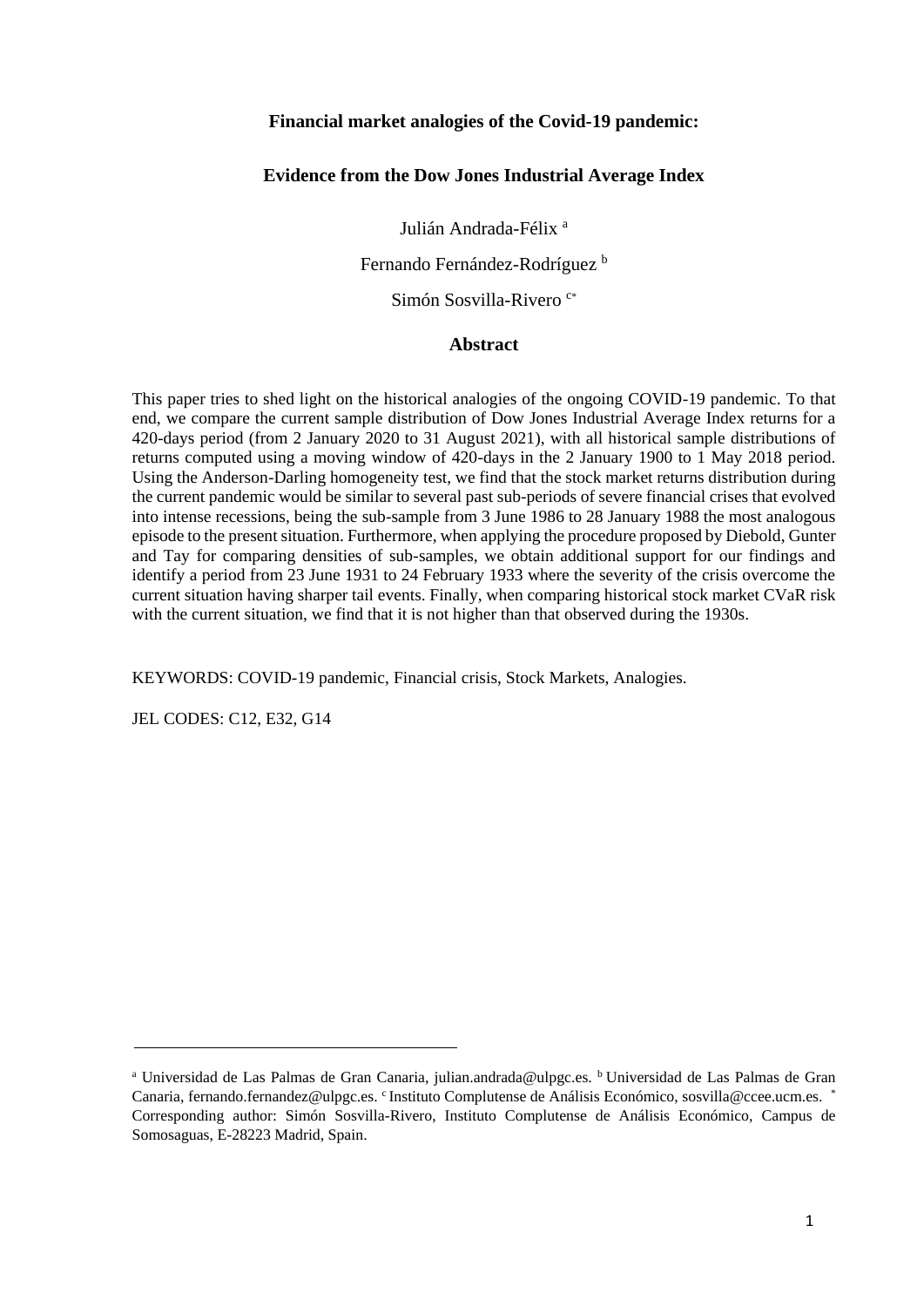## **1. Introduction**

After the official declaration of the COVID-19 outbreak as a global pandemic (WHO, 2020), it has had dramatic impacts on financial markets all over the world. This paper tries to shed light on the historical analogies of the current crisis by detecting past sub-periods where the distribution of the Dow Jones Industrial Average (DJIA) Index returns are similar to the most recent sub-sample covering the current COVID-19 outbreak. To that end, we use several tests to assess whether two independent samples come from the same probability distribution.

The remainder of this paper is as follows. Section 2 presents the econometric methodology. Section 3 reports the results of our analysis, and Section 4 concludes.

## **2. Econometric methodology.**

1

We first detect analogies to the current crisis using the two sample Anderson-Darling test (hereafter, *TSAD*), introduced by Darling (1957) and studied in detail by Pettitt (1976). The *TSAD* test, based on the empirical distribution function, avoids the arbitrary binning of histograms and the small number of entries per bin in the  $\chi^2$  test for homogeneity (Cohran, 1952). The *TSAD* test is a refinement of the Kolmogorov-Smirnov test, and it is especially sensitive at the tails of the distribution than near the center or the median, being better capable of detecting very small differences, even between large sample sizes. The null hypothesis that the two sub-samples come from the same continuous distribution is rejected if *TSAD* is larger than the correspondent critical value<sup>1</sup>.

As additional evidence for detecting analogies to the current crisis, we use the test proposed by Diebold *et al.* (1998) (*DGT*, hereafter) for comparing densities of subsamples. They suggest a graphical analysis to visually compare the estimated density of the probability integral transformation to a *U*(0,1) density and by computing confidence intervals under the null hypothesis of i.i.d.  $U(0,1)$ .

<sup>1</sup> Under the null hypothesis, *TSAD* converges to the same limiting distribution that the *AD* one-sample test statistic (Pettitt, 1976).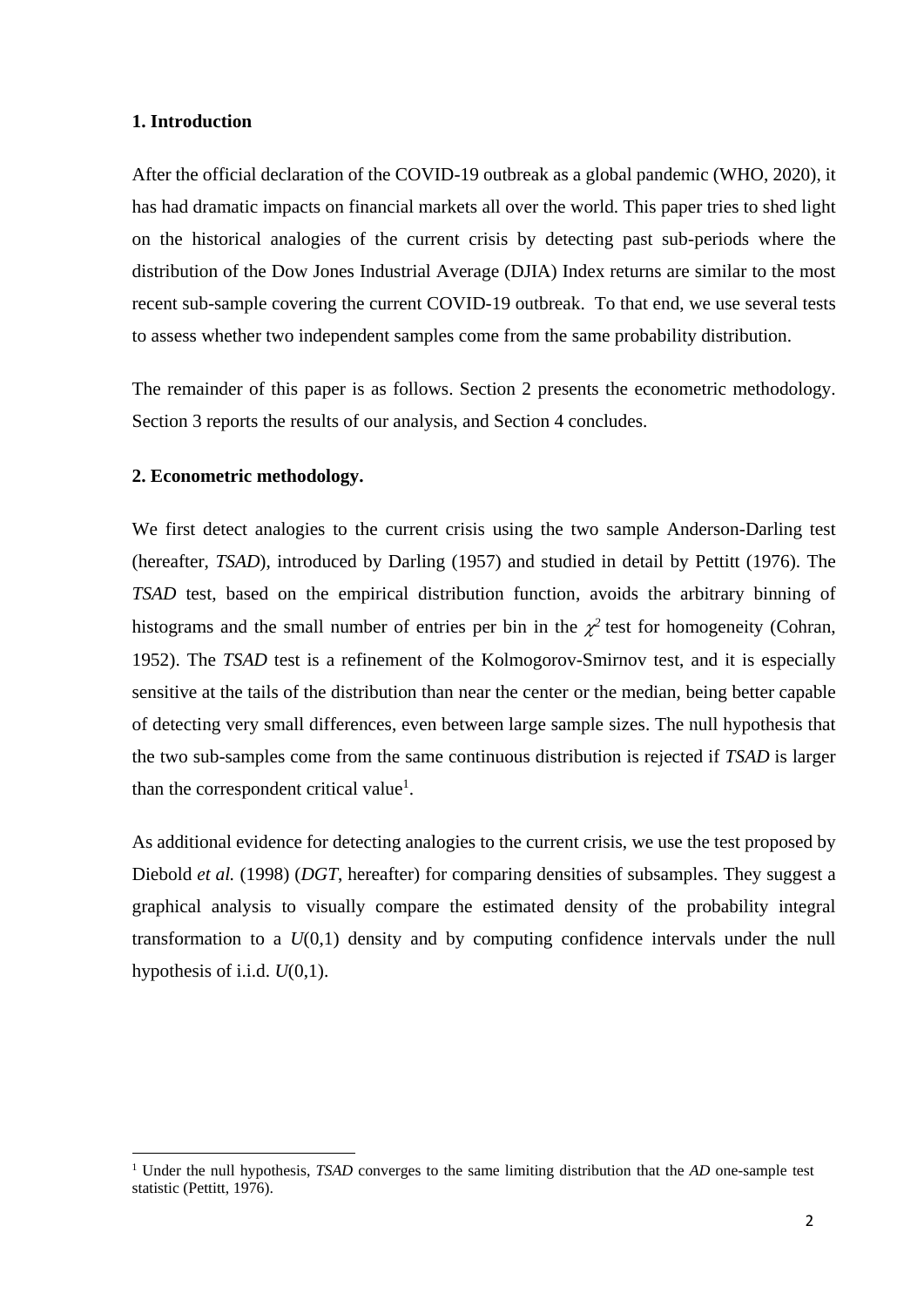### **3. Empirical results**

We use daily data of DJIA Index returns covering the period 2 January 1900 to 31 August 2021. Given that January 2, 2020, was the first market day after the report detected by the WHO China Country Office (WHO, 2020), we take this date as the beginning of the pandemic on the stock market.

Figure 1 shows the past sub-periods longer than approximately 250-days where the *TSAD* test cannot reject the null hypothesis of equal distribution of stock returns to the last 420-days (from 2 January 2020 to 31 August 2021), with all historical sample distributions of returns computed using a moving window of 420-days in the 2 January 1900 to 1 May 2018 period.



**Figure 1:** Historical evolution of *p*-values of the *TSAD* test comparing the DJIA returns in the ongoing crisis with past sub-periods. The dashed line corresponds to the significance level of 5%

Table 1 reports the sub-periods of more than 250-days where the *AD* test cannot reject the null hypothesis and we conclude with 95% confidence that the two samples come from the same distribution. The final dates of these periods are also indicated, including the 420-days in the window. As can be seen, we detect analogies with major financial crises (the Panic of 1901 and 1997, the Wall Street Crash of 1929, the Asian financial crisis, the Global Financial and European Debt crises, among others), some of them having severe effects on the real economy.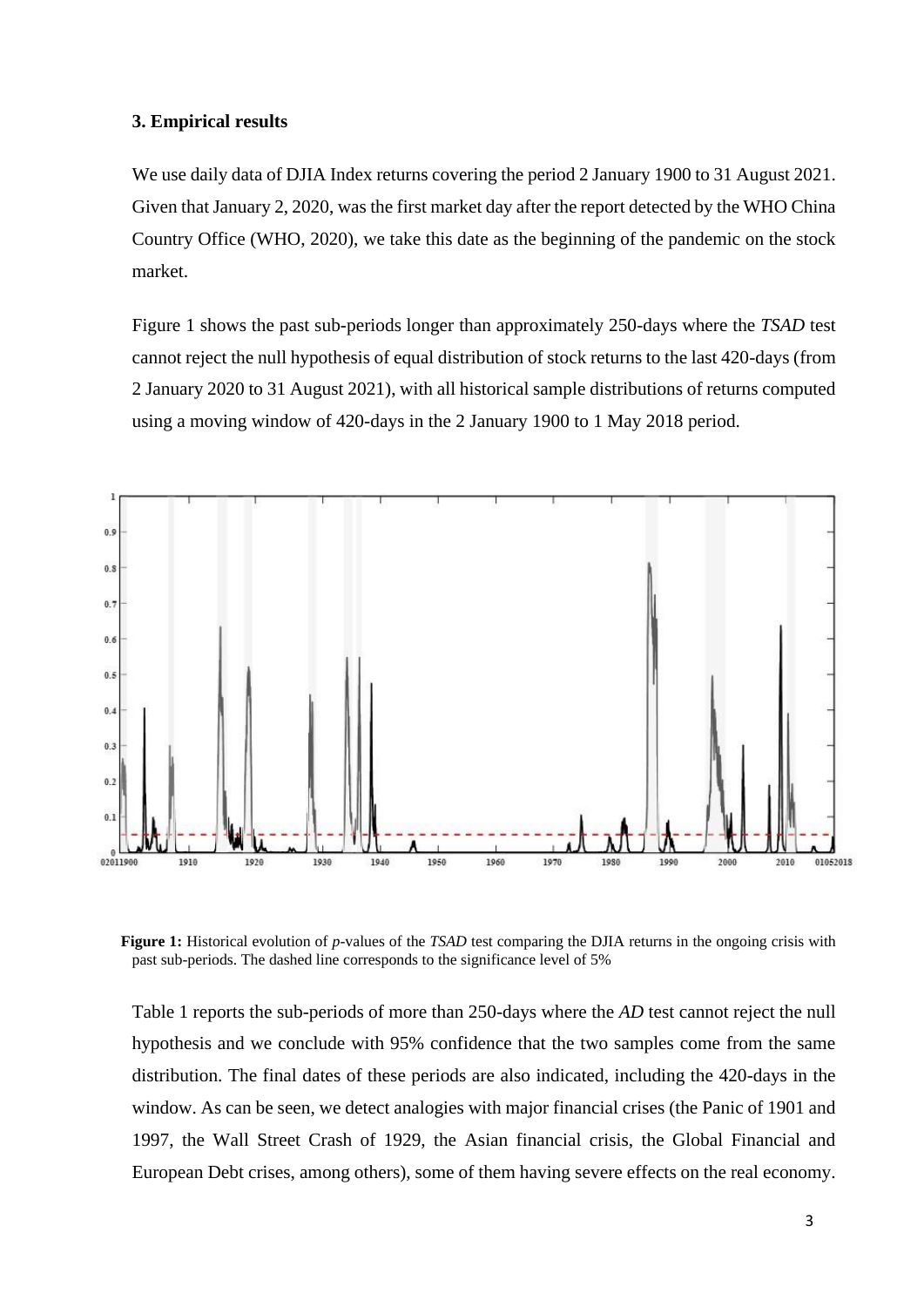| Sub-period | Start date of the sub-period End date of the sub-period |                         | End date of the total sub-period |
|------------|---------------------------------------------------------|-------------------------|----------------------------------|
|            |                                                         |                         | including the 420-days window    |
| I.         | 2 January 1900                                          | 20 December 1900 (293)  | 26 May 1902 (713)                |
| П.         | 25 January 1907                                         | 30 November 1907 (256)  | 27 April 1909 (676)              |
| Ш.         | 9 January 1914                                          | 15 November 1915 (449)  | 9 April 1917 (869)               |
| IV.        | 1 April 1918                                            | 9 July 1919 (380)       | 8 December 1920 (800)            |
| V.         | 15 July 1927                                            | 19 September 1928 (353) | 23 May 1930 (773)                |
| VI.        | 12 September 1933                                       | 11 March 1935 (371)     | 6 November 1936 (791)            |
| VII.       | 21 August 1935                                          | 24 August 1936 (256)    | 29 April 1938 (676)              |
| VIII.      | 18 September 1985                                       | 31 December 1987 (578)  | 29 August 1989 (998)             |
| IX.        | 28 March 1996                                           | 30 June 1999 (822)      | 28 February 2001 (1242)          |
| X.         | 25 January 2010                                         | 8 August 2011 (389)     | 11 April 2013 (809)              |
|            |                                                         |                         |                                  |

**Table 1.** Sub-periods where the *TSAD* test cannot reject the null hypothesis.

Note: In parenthesis, we show the number of days

We applied the graphic framework developed by *DGT* to the sub-periods detected in Table 1 where the *p*-value of the *TSAD* test takes an extreme value (a local maximum, or a local minimum). In all cases, we compare the empirical distribution of our last 420-days sub-sample starting on 2 January 2021 (the ongoing COVID-19 crisis) with the detected historical subperiod returns.

Figure 2, Panel C, shows the histograms of the probability integral transformation corresponding to the sub-sample beginning on 3 June 1986 where the *p-*value of the *TSAD* test takes the absolute maxima; the dashed lines are the binomial confidence bands for a confidence level of 99%. This histogram corresponds to a  $U(0,1)$  variable. It suggests that the empirical density corresponding to the last sub-sample running from 2 January 2020 to 31 August 2021 and the density associated with the sub-sample covering from 3 June 1986 to 28 January 1988 are similarly distributed. The histogram obtained using the *DGT* procedure is also close to the uniform in the rest of the local maxima *p-*values (for example, Panels A, B and D).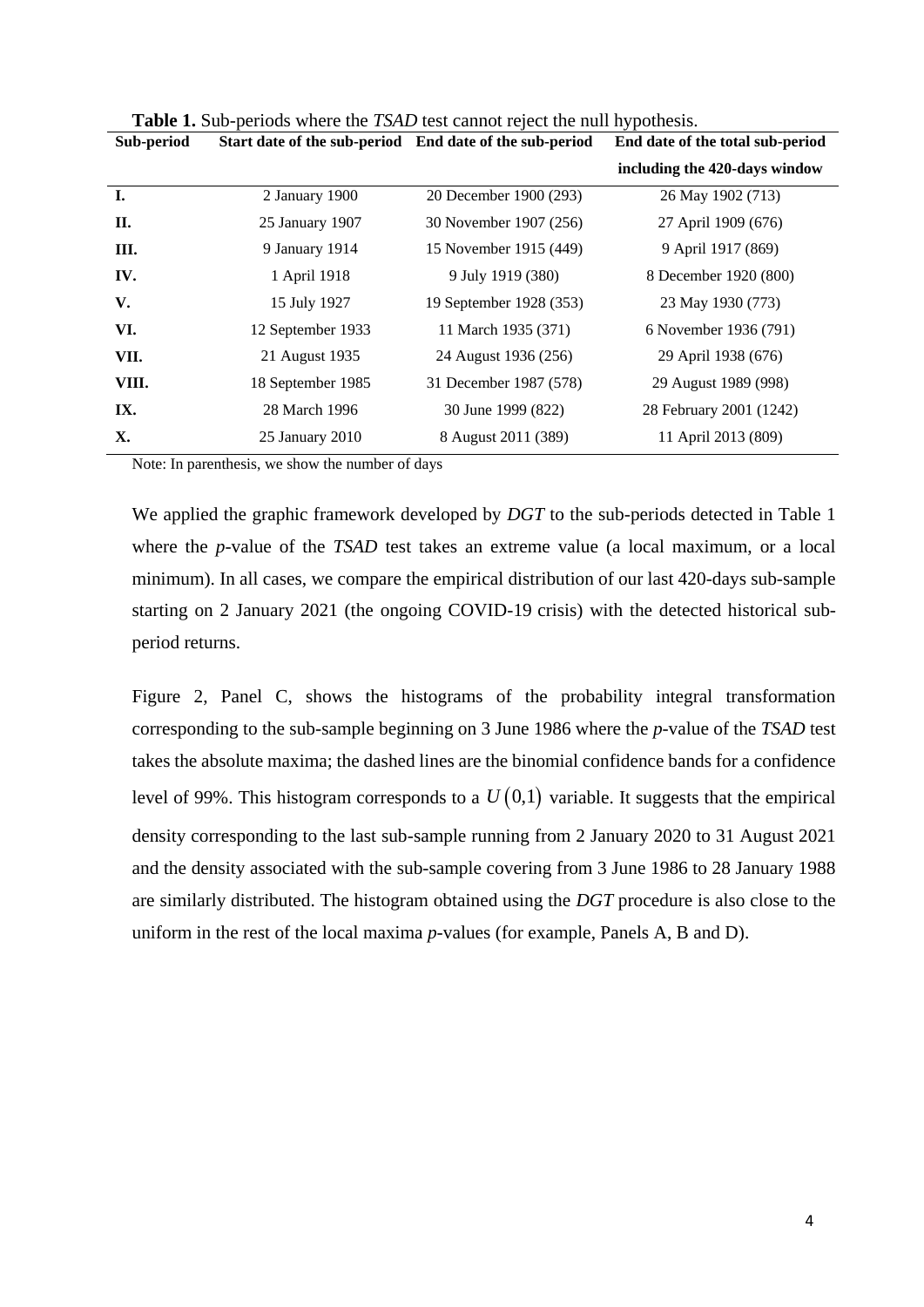

**Figure. 2.** Histograms of *DGT* test

Now let us consider the histogram where the null is strongly rejected. Although the *TSAD* test does not specify the reason for rejection, the *DGT* test does, and two patterns emerge in the histograms rejecting the uniformity. On the one hand, the *TSAD* test rejection of similarity with the current COVID-19 pandemic could occur because the returns in the sub-sample analysed to have lower volatility, the tail events are less frequent, and the market risk is lower. For instance, Panel A in Figure 3 represents the case of a local minimum of this *p-*value, being the histogram associated with the sub-sample beginning on 18 May 1911, where the *TSAD* test rejects an equal distribution compared to the current COVID-19 episode. In this case, the histogram has a non-uniform inverted U shape, suggesting that the empirical density corresponding to the last sub-sample running from 2 January 2020 to 31 August 2021 has a different density than the sub-sample covering the period from 18 May 1911 to 8 October 1912, since both empirical densities have completely different tails. The pattern shown in the histogram in Panel A of Figure 3 is also present in all the local minimum reached by the *p*-value of the *TSAD* test (for example, Panels C and D) with one exception. This exception corresponds to a global minimum of the *p-*value of the *TSAD* test in Figure 1 and is related to the sub-sample from 23 June 1931 to 24 February 1933, an extremely severe financial crisis. Panel B in Figure 3 shows the U shape of the histogram, suggesting that the tail events are more frequent, and the risk is higher.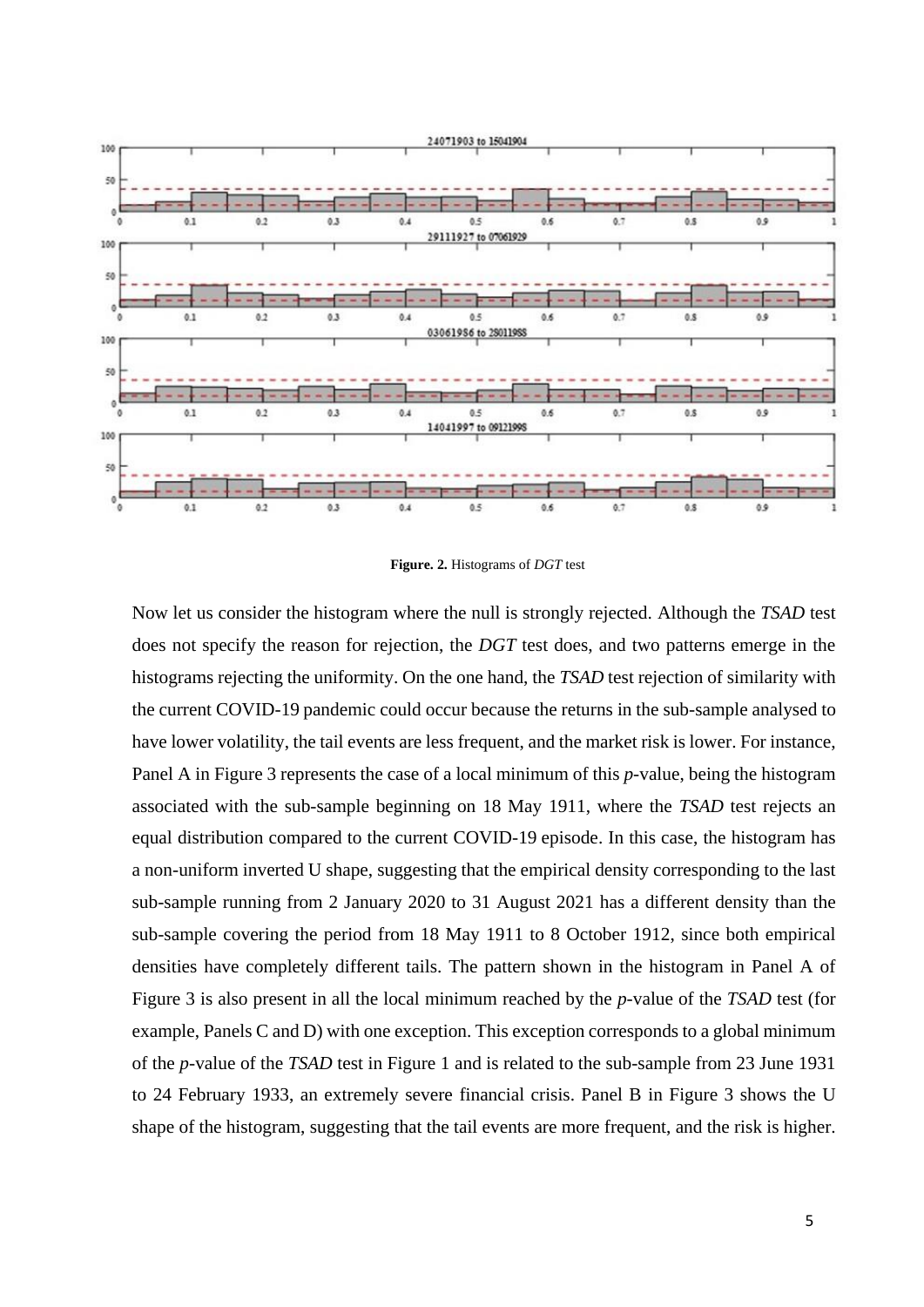![](_page_5_Figure_0.jpeg)

**Figure. 3.** Histograms of *DGT* test

Figure 4 plots a contour plot for the *DGT* test in all the 420-days moving windows considered. In the graph, the coldest regions (blue) correspond to the lowest bars of the *DGT* statistic and the warmer regions (red) with the largest ones. The sub-periods where the hypothesis of equality of the *TSAD* test suggest that the two samples come from the same distribution correspond to the areas of more balanced colouration (shadow white).

As can be seen, during the current COVID-19 pandemic sub-sample, stock market risk has increased as dark blues predominate in the upper and lower edges of Figure 4. There are wider tails in the profit distributions of the current period than in previous sub-sample (dark blues are in the upper and lower edges), which corresponds with heavier tails in the current sub-sample and therefore with an increased risk. Only in the sub-samples close to the 1930s there has been a higher risk than the current one (red colours appear in the upper and lower edges in Figure 4).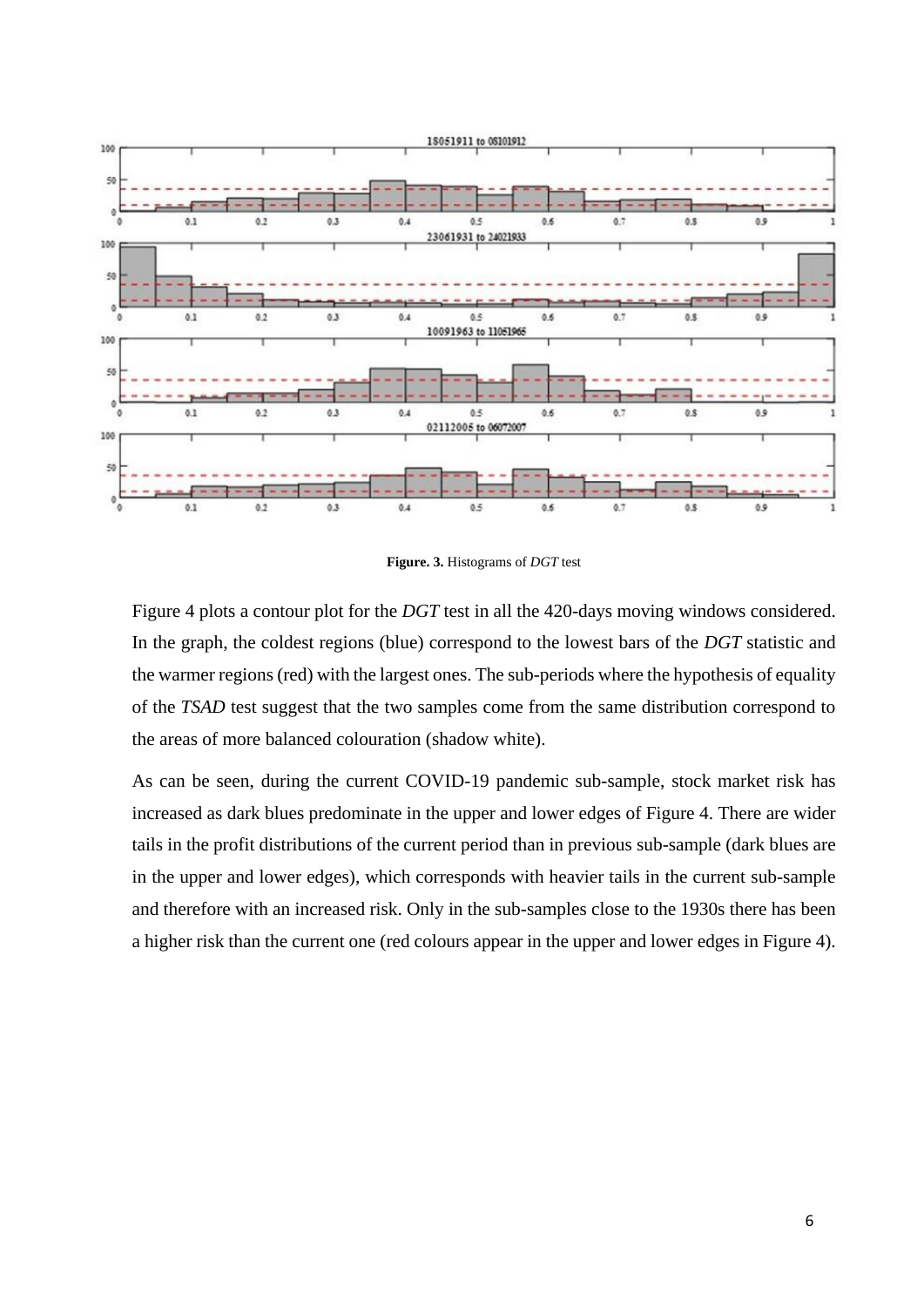![](_page_6_Figure_0.jpeg)

**Figure 4.** Contour plot in *DGT* test

Finally, we have also compared the historical evolution of market risk with its current level during the COVID-19 crisis. To that end, we use the conditional Value at Risk (CVaR) (see Artzner *et al*., 1999) that provides the expected loss above VaR with a specific confidence level. Figure 5 displays the historical behaviour of the estimated one-day 95% CVaR. The horizontal dashed line represents the CVaR corresponding to the 420-days current COVID-19 pandemic sub-sample. As seen, the current market risk assessment has only been exceeded in sub-periods covering the periods 2 April 1928 to 4 November 1929, 29 January 1930 to 24 February 1933, and 3 April 2007 to 6 October 2008. The maxima level of CVaR is reached in the 23 June 1931- 24 February 1933 sub-sample during the Great Depression, corresponding with a global minimum of the *p-*value of the *TSAD* test in Figure 1.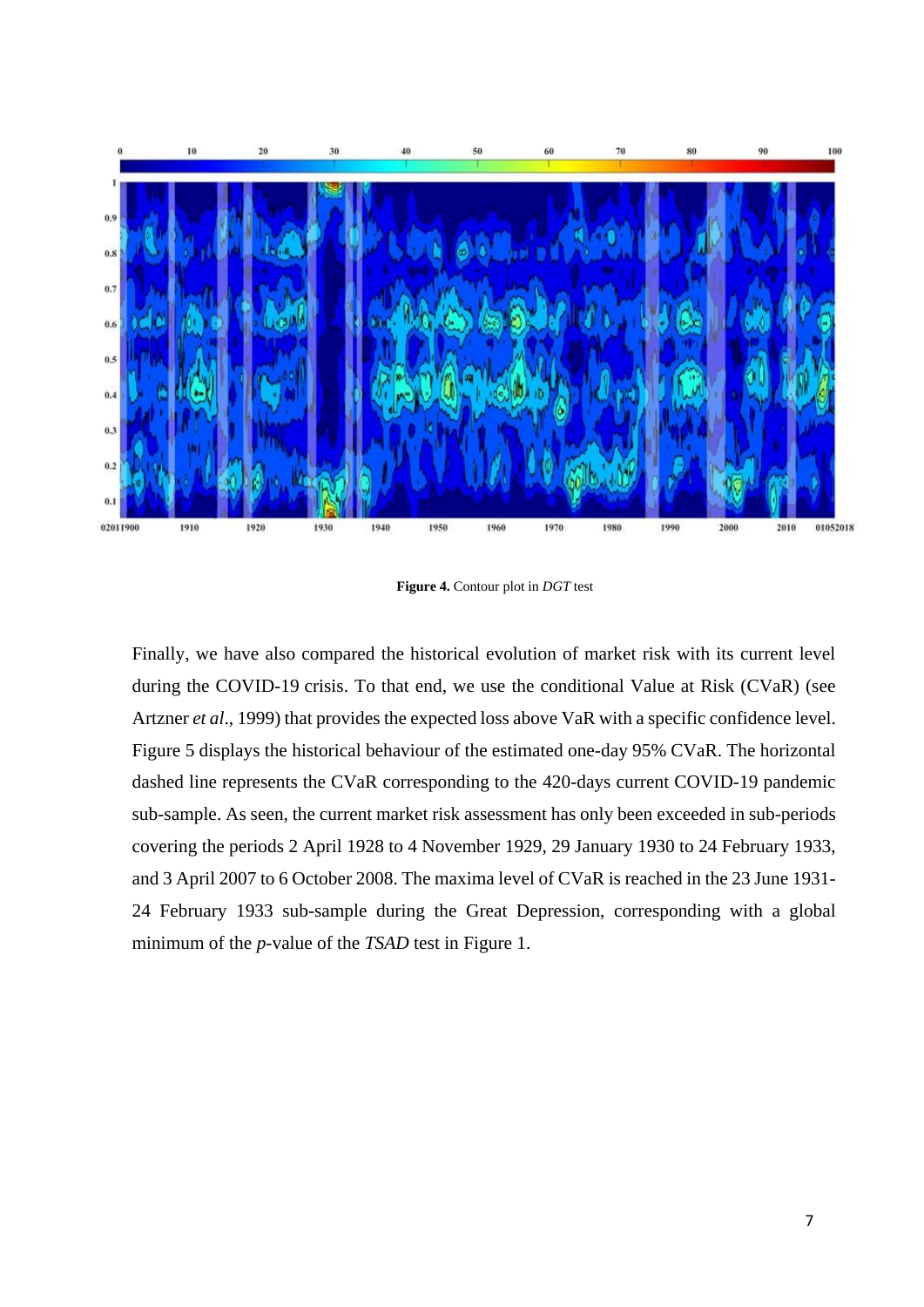![](_page_7_Figure_0.jpeg)

**Figure 5.** Historical one-day CVaR

# **4. Conclusion**

We have compared stock returns distribution during the 420-days of the COVID-19 pandemic with all historical 420-days returns in the DJIA Index from 1900. Our findings suggest that the sub-periods that are most similar to the ongoing COVID-19 episode occur persistently in the late nineties and early twenty-first century, indicating that it may have features in common with similar financial-stress driven recession events in the past. We also show that stock market risk has increased, although this risk is not higher than that recorded during the 1930s.

# **Funding:**

This research was funded by the Spanish Ministry of Science and Innovation [grant PID2019- 105986GB-C21] and Generalitat de Catalunya [grant 2020PANDE00074].

## **References**

Artzner, P., Delbaen, J., Ebert, M., and Heath, D. (1999). Coherent measures of risk. Mathematical Finance 9, 203–228.